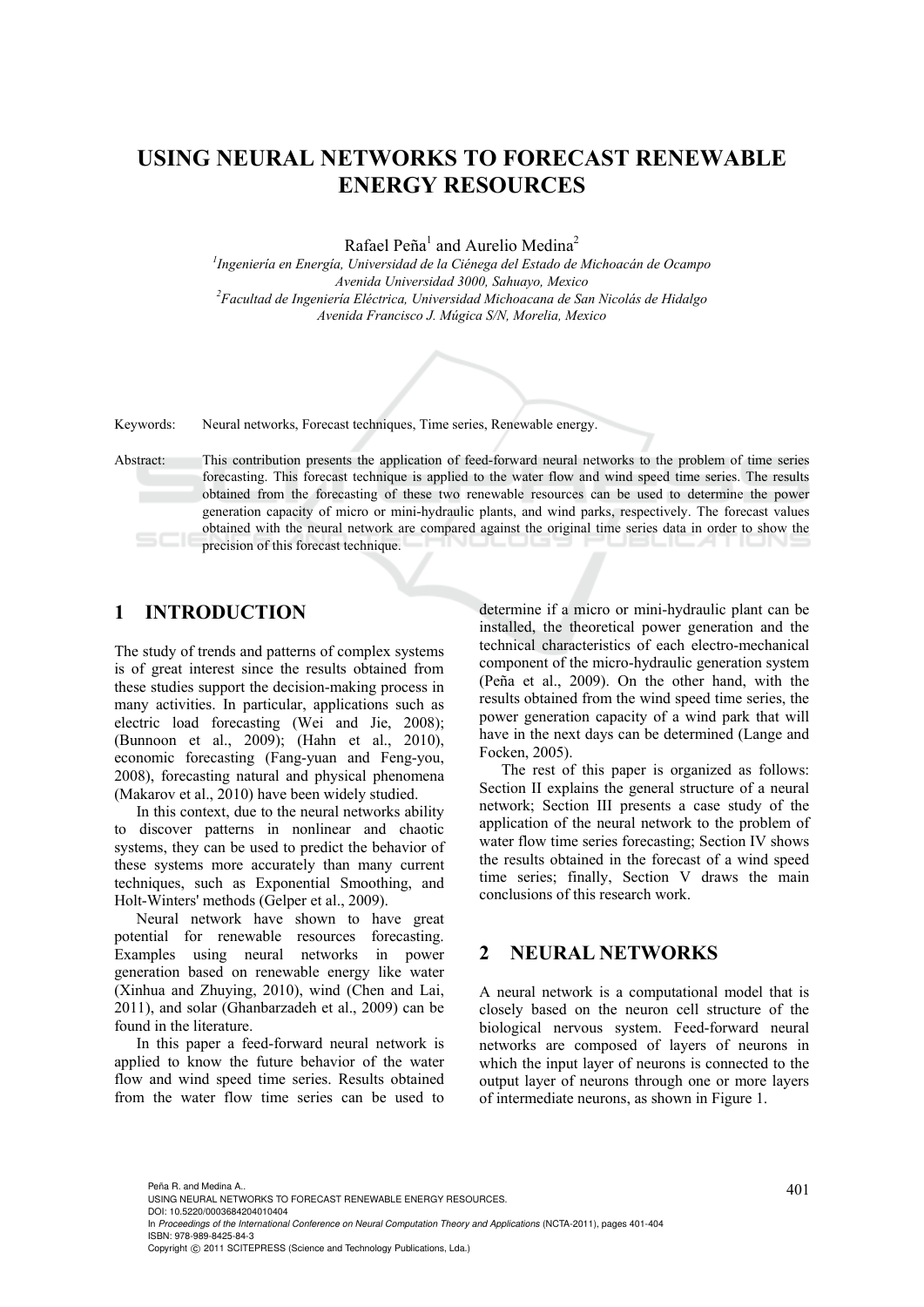The training process of the neural network involves adjusting the weights until a desired input/output relationship is obtained. The majority of adaptation learning algorithms are based on the back-propagation algorithm (De Jesus and Hagan, 2007). Through back-propagation algorithm, the neural network forms a mapping between inputs and desired outputs from the training set by altering weighted connections within the network.

The training method used in this research is the Levenberg-Marquardt back-propagation algorithm (LMBP). The LMBP algorithm can train a neural network with high degree of efficiency because it uses a combination of the back-propagation algorithm, the gradient descent method, and the Gauss-Newton method (Wenshang et al, 2008).



Figure 1: Neural network general scheme.

### **3 WATER FLOW TIME SERIES FORECASTING**

In hydraulic plants the water is the raw material. Thus, it is important to know its behavior with the time. In order to determine the hydroelectric potential of the water flowing through a river or stream, it is necessary to know the average monthly water flow and the difference in heights to which water can fall.

The average monthly water flow is defined as the amount of water passing through a particular point in each instant time. The difference in heights to which the water flow can fall is measured from the level at which the water enters to the canal used to carry the water to the turbines and the level of the water at which the water is returned to the river.

The historical water flow measurements can be organized into a time series. Figure 2 shows the water flow time series used in this work. This historical data corresponds to the measurements taken from the "The Naranjillo" hydrometric station, in Actopan River, Veracruz, México (CONAE, 2005). The time series has 300 monthly observations, from the period of January 1961 to December 1985.

For this case study, a neural network containing three layers and thirty neurons in each layer was implemented in the C# language. 200 data from the time series were used to train the neural network and the last 100 data were used for the validation of the obtained forecast.



The calculated forecast data obtained with the neural network and the historic data are compared in Figure 3. From this Figure it can be observed, that the forecasted data matches satisfactorily the original time series.



Figure 3: Neural network forecast data.

In order to evaluate the accuracy of the obtained forecasts, the absolute error was calculated. The absolute error (AE) is defined as the magnitude of the difference between the exact value and the approximation; it is the difference between the historical data contained in the time series and the forecasted data. The AE is determined by (Koller and Friedman, 2009),

$$
AE = ABS(y_h - y_f) \tag{1}
$$

where  $AE$  is the absolute error;  $y_h$  is the historical data; and  $v_f$  is the forecasted data.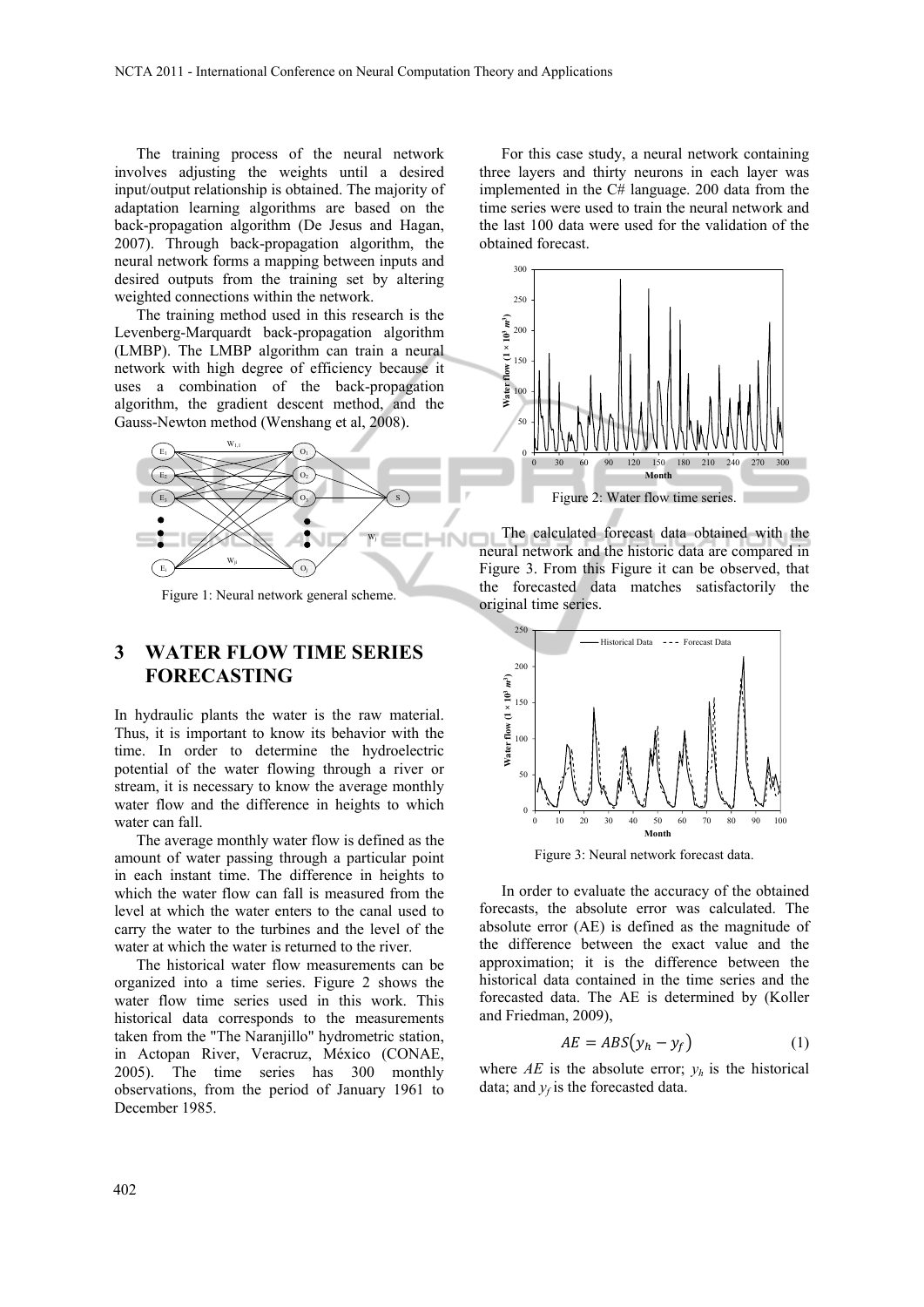The Figure 4 shows the AE obtained for each one of the 100 forecasted data using the neural network. The maximum AE obtained is 95.16, the minimum AE is 0.04, while the average AE is 12.9. From this graph, it can be also observed that AE is bigger when the time series presents high values, especially around the 75 and 85 data from the time series.



Figure 4: AE obtained with the water flow time series. SCIENCE **AND** 

## **4 WIND SPEED TIME SERIES FORECASTING**

Forecasting techniques are frequently used in wind generation systems to understand the behavior of the wind in the days ahead. Based on these results, the power generation capacity of wind turbines installed in a certain area can be calculated.

This power generation capacity is used to make technical and economic decisions, e.g., transmission system operators are interested in know the production capacity of a wind farm in order to maintain the balance of power transmitted through the network, while in a deregulated system, the wind farm owner is interested in know the production capacity at least 48 hours in advance to raise the necessary strategies to compete in the energy market (Bathurst et al., 2002).

In this case study, the time series used correspond to wind speed measurements made by the Comisión Federal de Electricidad (CFE) in the hybrid wind-photovoltaic generation system, "San Juanico", located in Baja California Sur, México.

Figure 5 illustrates the "San Juanico" wind speed time series; this time series contains 744 measurements recorded on an hourly basis at a height of 33 m, in the month of March, 2000.

The neural network used in this case study contains three layers and forty-eight neurons in each layer. The first 624 data from the time series were used to train the neural network and the last 120 data were used for the validation of the obtained forecast.

The forecasts data obtained by applying the neural network are shown in Figure 6. The forecasted data satisfactorily matches the original time series; however, it cannot adequately reproduce some of the peaks taking place in the original time series.



Figure 5: Wind speed time series.

INC **PUBLICAT** 'IONE The AE obtained from the forecasted data using the neural network is shown in the Figure 7. The maximum AE obtained is 6.97, the minimum AE is  $4 \times 10^{-3}$ , while the average AE is 1.28.







Figure 7: AE obtained with the wind speed time series.